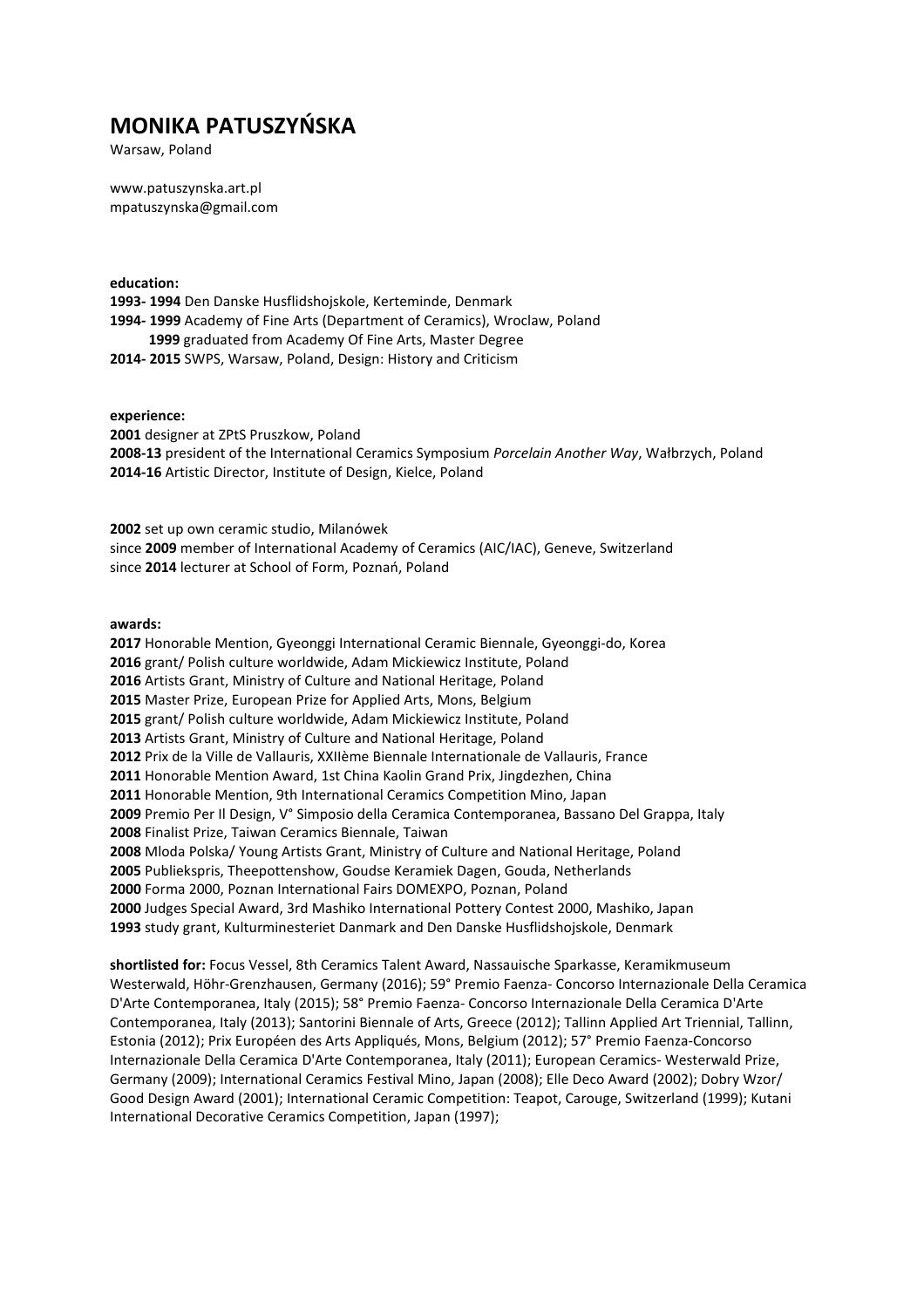#### **works in public collections:**

Casa Municipal de Cultura, Talvera de la Reina, Spain (2017); Escuela de Arte "Talavera", Talavera de la Reina, Spain (2017); Gaya Ceramic Arts Center Ubud, Bali, Indonesia (2016); Międzynarodowe Centrum Ceramiki, Bolesławiec, Poland (2016); Taoxichuan International Arts Center, Jingdezhen, China (2015), Rīgas Porcelāna Muzejs, Riga, Latvia (2014); Rathfarnham Castle, Dublin, Ireland (2014); Architonic, Zurich, Switzerland (2014); International Ceramic Studio, Kecskemét, Hungary (2014); The Clay Studio, Philadelphia, USA (2013); Aberystwyth University Ceramics Collection, Aberystwyth, Wales (2013); Danmarks Keramikmuseum, Middelfart, Denmark (2012); Musée Magnelli, Musée de la Céramique, Vallauris, France (2012); Museum of Modern Ceramic Art, Gifu, Japan (2012); Dawang Cuture Highland, Shenzhen, China (2012); Musée Ariana, Geneva, Switzerland (2012); Keramikmuseum Westerwald, Höhr-Grenzhausen, Germany (2011); Jingdezhen Ceramics Museum, China (2011); FuLe International Ceramic Art Museums (FLICAM), Fuping, China (2010); Mungyeong Ceramics Museum, Mungyeong, South Korea (2010); Fondazione Accademia dell'Artigianato, Este, Italy (2009); Taipei County Yingge Ceramics Museum, Taiwan (2008); Mashiko Museum of Ceramic Art, Japan (2000); Academy of Fine Arts, Wroclaw, Poland (1999, 2007)

#### **solo & two-person exhibitions:**

 The Waste Land, Escuela de Arte "Talavera", Talavera de la Reina, Spain Something Old, Something New, Something Borrowed..., Gaya Ceramic&Design, Ubud, Indonesia VirtuReal, WrocLove Design Festival, Wrocław, Poland Projektanci IDK: Monika Patuszyńska, Galeria Brama, Institute of Design Kielce Monika Patuszyńska & Michael Flynn, Puls Contemporary Ceramics, Brussels, Belgium Operacja Książ, Łódź Design Festival, Łódź, Poland Bastards&Orphans, Institute of Design, Kielce, Poland Operation Spode/ In Dust We Trust, British Ceramics Biennial, Stoke-on-Trent, Great Britain Bastards&Orphans, Jeroen Bechtold Gallery, Amsterdam, Netherlands Bastards&Orphans, Galeria Szkła i Ceramiki BWA, Wrocław, Poland Monika Patuszynska, Puls Contemporary Ceramics, Brussels, Belgium Spor af porcelæn & magi, Galleri Brantebjerg, Nakke, Denmark (with Michael Flynn) Fragment og forvandling, Galleri Brantebjerg, Nakke, Denmark (with Kamila Slocinska) Nr.13, Galerie Frederik Bollhorst, Freiburg, Germany (with Gabriele Hain) Ponawianie-panowanie, Serenissima, Warsaw, Poland Sweets, Bohema, Szczawno Zdroj (with Billie Theide) (Nie)powtarzalnosc/ (Un)repeatibility, Blue Melon, Warsaw, Poland

#### **group exhibitions:**

**2017** Gyeonggi International Ceramic Biennale, Icheon World Ceramic Center, Gyeonggi-do, ROK

**2016** European Triennial for Ceramics and Glass, Les anciens abattoirs, Mons, B Focus: Vessel, Keramikmuseum Westerwald, Höhr-Grenzhausen, D

52.Międzynarodowy Plener Ceramiczno-Rzeźbiarski, Bolesławiec, PL

 Ceramics Studio Contemporary Ceramics Collection, Castle Museum, Targu Mures, RO Przed/ Po, Rynek, Bolesławiec , PL

Ceramics Studio Contemporary Ceramics Collection, Nador Gallery, Pécs, H

Gäste aus Polen, Keramikmuseum Westerwald, Höhr-Grenzhausen, D

Obszary sensualne, Arsenał Miejski, Wrocław, PL

**2015** Omnia vanitas, Les anciens abattoirs, Mons, B European Prize for Applied Arts, Les anciens abattoirs, Mons, B Ceramic Event VII, Les Ateliers Galerie de l'Ô, Brussels, B Ceramika by PL, Wawa Design Festival, Warszawa, PL 59° Premio Faenza, Museo Internazionale delle Ceramiche, Faenza, IT In.Stability (et omnia vanitas), Institute of Design Kielce, PL Ceramic Art London 2015, Royal College of Art, London, UK

**2014** Small Form Porcelain, Rīgas Porcelāna Muzejs, Riga, LV Designblok. Art House, Praha, CZ Nasza Polska, Design September Brussels, Bruksela, B IAC Members Exhibition, Dublin Castle, Dublin, IRL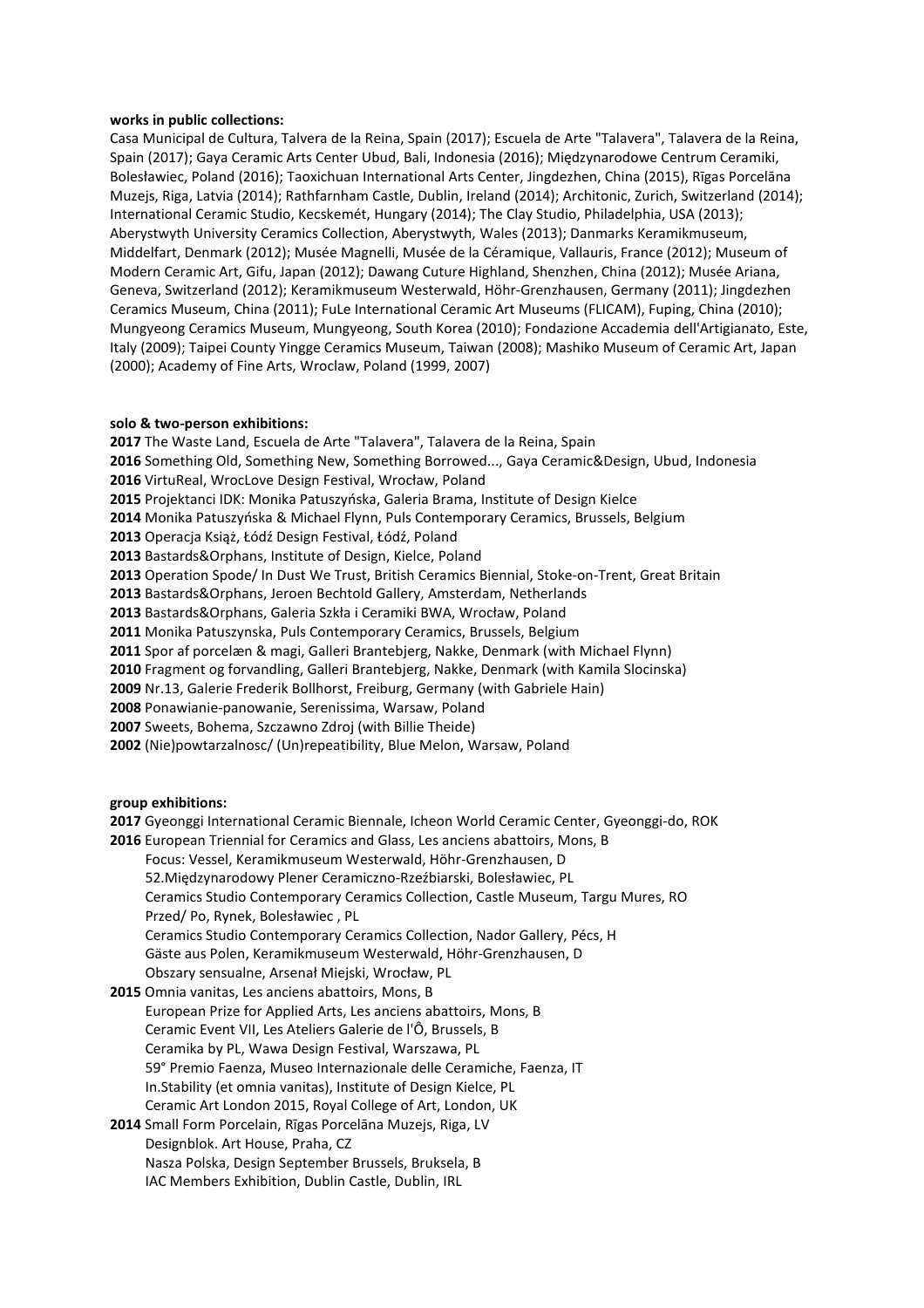Nasza Polska, Paris Design Week, La Rotonde, Paris, F New Energy, Kápolna Galéria, Kecskemét, H Made at The Clay Studio, Harrison Gallery/The Clay Studio, Philadelphia, USA Ceramic Art London 2014, Royal College of Art, London, UK Szklanka i filiżanka, Zamek Cieszyn, Cieszyn, PL Designers From Poland @ Meet My Project, Le lieu du design, Paris, F **2013** X AYS, Warszawa, PL Materia Prima, KKKC, Klaipėda, LT International Ceramics Festival, Aberystwyth, UK Unpolished, Lviv National Academy of Arts, Lviv, UA Materia Prima, Munkeruphus, Dronningmølle, DK 58° Premio Faenza, Museo Internazionale delle Ceramiche, Faenza, IT Unpolished- Young Design from Poland, DesignHalle, Graz, A Porcelain Another Way 2012, Galeria Szkła i Ceramiki BWA, Wrocław, PL Goed Gebakken. Contemporary Ceramics, Kasteel Le Paige, Herentals, B **2012** Światło i materia, Muzeum Karkonoskie, Jelenia Góra, PL Nina Hole- Friends & Firemates, Danmarks Keramikmuseum, Grimmerhus, DK Porcelain Another Way 2011, Galeria Szkła i Ceramiki BWA, Wrocław, PL Archeologia Fabryki, Zamek Cieszyn, Cieszyn, PL UnPolished 12. Young Design from Poland. Design Museum, Helsinki, FIN; Ceramic Art London 2012, The Royal College of Art, London, UK Porcelain Another Way, Magazyn Praga, Warszawa, PL UnPolished 13. Centre Meridional de l'Architecture et de la Ville, Toulouse, F My Wrocławianie, Galeria DAP, Warszawa, PL XXIIème Biennale Internationale de Vallauris, Vallauris, F Prix Européen des Arts Appliqués, Site des anciens abattoirs, Mons, B Santorini Biennale of Arts 2012, Pyrgos, Santorini, GR Porcelain Another Way 2011, Galeria Długa, MCC, Bolesławiec, PL XXXVI ICS Porcelain Another Way, Muzeum w Wałbrzychu, PL UnPOLISHED 15, Muzeul Naţional de Artă Contemporană, Bucureşti, RO Schneeweiss Kasino, Höhr-Grenzhausen, DE 6th Applied Art Triennial, Eesti Tarbekunsti- Ja Disinimuuseum, Tallinn, EST **2011** Porcelana Inaczej 2010, Galeria Szkła i Ceramiki, BWA, Wrocław, PL ART-emocje, Rosyjski Ośrodek Nauki i Kultury, Warsaw, PL Nina Hole- Friends and Fire Mates, Apple House Gallery, Guldagergaard, DK UnPOLISHED 6/ Milan. Salone del Mobile, Milano, IT Formwelt- Farbwelt- Fliese, Keramikmuseum Westerwald, Höhr-Grenzhausen, D UnPOLISHED 7/ Paris. Designers Days, Paris, F 57° Premio Faenza, Museo Internazionale delle Ceramiche in Faenza, IT UnPOLISHED 8/ Cologne. Museum für Angewandte Kunst, Koln, D UnPOLISHED/ edition speciale, Paris Design Week, F 9th International Ceramics Festival '11 MINO, JP UnPOLISHED 8/ Hannover. Handwerksform Hannover, D UnPOLISHED 9. Iparművészeti Múzeum, Budapest, H XXXV ICS Porcelain Another Way, Muzeum w Wałbrzychu, PL 1st China Kaolin Grand Prix, Great China Museum, Jingdezhen, CHN UnPOLISHED 10/ Zagreb. Centar za dizajn, HR **2010** V° Simposio Internazionale della Ceramica, Accademia dell'Artigianato Artistico. Este. IT Porcelain Another Way 2009, Galeria Szkła i Ceramiki BWA, Wrocław, PL Mun-gyeong Chassabal Festival, Mun-gyeong, ROK UnPOLISHED 3, Museum Tuch + Technik, Neumünster, D UnPOLISHED 4, The Nordic Design Fair CODE, Copenhagen, DK UnPOLISHED 5, Bella Center, Copenhagen, DK Circuit céramique at Sèvres, Sèvres – Cité céramique, Sèvres, F Materia Prima, Galeria Bielska BWA, Bielsko Biała, PL XXXIV ICS Porcelain Another Way, Wałbrzych Museum, PL **2009** Porcelain Another Way 2008, Galeria Szkła i Ceramiki BWA, Wrocław, PL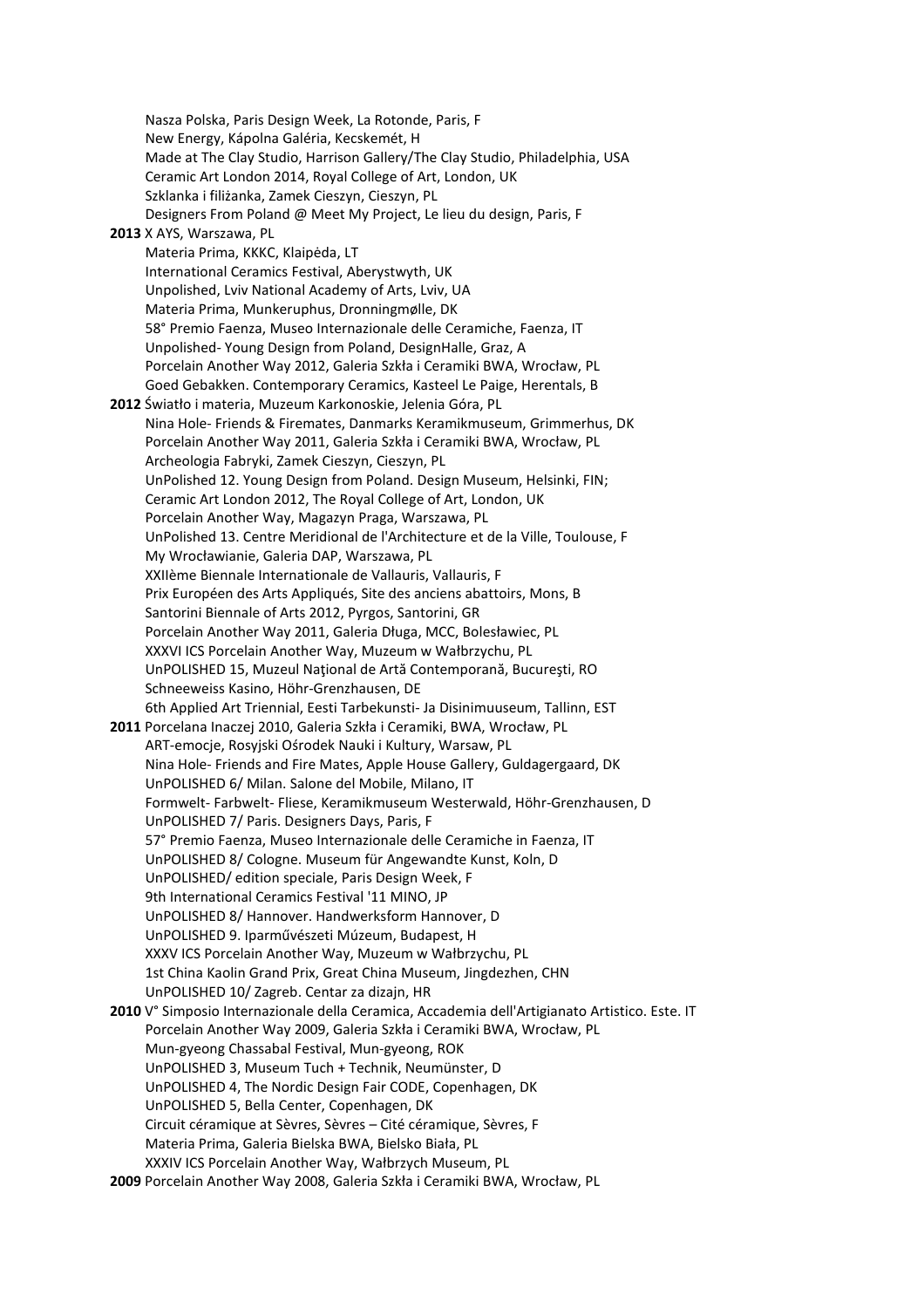Design- Antydesign, Muzeum Architektury, Wrocław;, PL European Ceramics– Westerwald Prize 2009, Höhr-Grenzhausen, D XXXIII ICS Porcelain Another Way, Muzeum w Wałbrzychu, PL V° Simposio della Ceramica Contemporanea, Bassano del Grappa & Nove, IT Non Object ive, Łódź Design 2009, Łódź Art Center, Łódź, PL Rzecz Małopolska. Etnodizajn Festiwal, Muzeum Etnograficzne, Cracow, PL Polish Design, Shanghai World Financial Center, Shanghai, CHN **2008** Ziemia Palona, Muzeum Ziemi Otwockiej, Otwock, PL XXX ICS "Porcelain Another Way", The Municipal Museum of Wrocław, PL Salon du Decentrisme, Galerie im Hofgut, Reinheim, D Decentryzm.W poszukiwaniu ukrytej dominanty,BWA,Ostrowiec Swiętokrzyski,PL XXXII ICS "Porcelain Another Way", Wałbrzych Museum, PL Decentryzm. W poszukiwaniu ukrytej dominanty, Kalisz Museum, PL Decentryzm. W poszukiwaniu ukrytej dominanty. Centrum Promocji Kultury, Warsaw, PL Taiwan Ceramics Biennale, Taipei, TW **2007** Different faces of ceramics 4, Muzeum Historii Przemysłu, Opatówek, PL XXX ICS "Porcelain Another Way", The Municipal Museum of Wrocław, PL Decentryzm, Kalisz Museum, PL XXXI ICS "Porcelain Another Way", Wałbrzych Museum, PL A Polish House, Łódź Design, Łódź Art Center, PL Dark & Light, Galerie Santee, Nietap, NL Art of Fire, Galeria Design, Wrocław, PL Different faces of ceramics 8, Norblin Factory, Warsaw, PL **2006** Small pleasures of Life, New Delhi, IND XXX ICS "Porcelain Another Way", Wałbrzych Museum, PL **2005** Theepottenshow, Goudse Keramiek Dagen, Gouda, NL The Polish Art of the Object, Racim Gallery, Algiers, DZ Transdesign, Hessisches Ministerium für Wissenschaft und Kunst, Wiesbaden, D **2004** Amarant table, Comforma, Wrocław, PL Polka Design Goes Berlin, Inselgalerie, Berlin, D (DesignMai) Design.PL, Lengyel Intézet, Budapest, H (Budapest Design Week) **2002** Polka design, touring exhibition, PL PRODECO 2002, Palac Krolikarnia, Warsaw, PL **2001** Rok po, touring exhibition, PL Poznan International Fairs DOMEXPO 2001, Poznan, PL (with ZPtS Pruszkow) Art of Design 2001, Institute of Industrial Design, Warsaw, PL **2000** Ab Ovo, Galeria Opera, Warsaw, PL Art of Design 2000, Galeria DAP, Warsaw, PL Form&Function, Poznan International Fairs DOMEXPO, Poznan, PL Young Design 2000, Institute of Industrial Design, Warsaw, PL Mashiko International Pottery Contest 2000, Mashiko, JP **1999** Young Ceramics'99, Galeria Zamkowa, Lubin, PL Dyplomy'99 (The final exam show), Galeria Szkla i Ceramiki, Wrocław, PL International Ceramic Competition: Teapot, Carouge, CH Form&Function, Poznań International Fairs DOMEXPO 1999, Poznań, PL (with Wrocław Academy of Fine Arts) **1998** Erwartung, Künstlerhaus 188, Halle, D **1997** Kutani International Decorative Ceramics Competition, Komatsu, JP Young Ceramics'97, Galeria Zamkowa, Lubin, PL

**commissions:** 

**2016** Peter Marino Architect, Paris **2014** Peter Marino Architect, New York **2013** Peter Marino Architect, New York/ Maison Guerlain, Paris